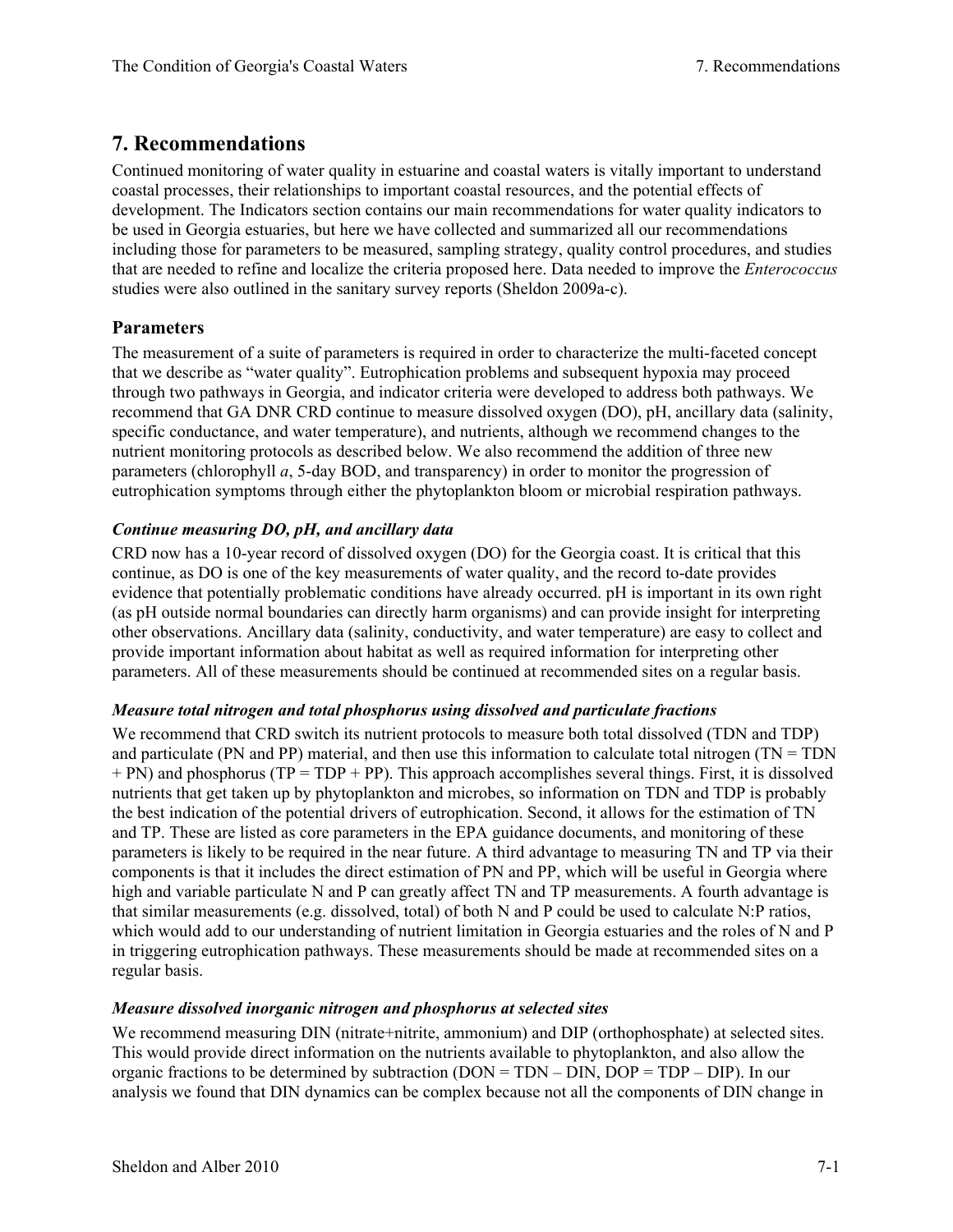synchrony. If, in the future, only TDN (encompassing both DIN and DON) is measured, it may be difficult to deduce the causes of any TDN changes. Given the two potential pathways to eutrophication in coastal Georgia waters, decaying algal blooms and direct stimulation of microbial heterotrophy, information on the relative importance of organic and inorganic nutrients would provide the greatest understanding of eutrophication and its potential causes. We suggest doing these additional measurements at least quarterly at selected sites. Another approach would be to collect and store extra filtered water for each sample, and then determine the inorganic and organic fractions only if TDN and/or TDP are higher than the "good" level criteria.

## *Add chlorophyll* **a** *as an indicator*

We strongly recommend adding chlorophyll *a* to the GA DNR CRD monitoring programs. Chlorophyll *a* is on the EPA list of core variables and may well be required in the future. It is also used in every national and regional survey of water quality that we examined. Chlorophyll is a critical response variable that can be use to evaluate whether algal biomass increases in response to nutrients. If a harmful algal bloom is suspected, additional sampling and analysis should be undertaken to identify the causal organism. These measurements should be made at recommended sites on a regular basis.

## *Add 5-day BOD as an indicator*

We recommend that 5-day biochemical oxygen demand  $(BOD<sub>5</sub>)$  be added as an indicator of the hypoxic potential of Georgia coastal waters. This will provide information on the potential for the microbial pathway of eutrophication. These measurements should be made at recommended sites on a regular basis.

## *Measure transparency instead of turbidity*

The difficulty of comparing the GA DNR CRD turbidity data with other studies leads us to recommend that CRD switch to a measure of transparency, such as % light transmission or Secchi depth. Another reason for this recommendation is that the Nutrient Criteria Technical Guidance Manual for Estuarine and Coastal Marine Waters (U.S. EPA 2001b) specifically mentions water clarity as a required parameter, so it may well be required in the future. These measurements should be made at recommended sites on a regular basis.

## **Sampling Strategy**

We reviewed the sampling strategy in terms of both the frequency and spatial coverage of the sites included in the different programs.

## *Collect samples monthly*

CRD's strategy of monthly sampling allowed us to see a sequence of events (N, P rise followed by DO decline) that we would have missed with less frequent sampling, as the timescales of the processes that lead to hypoxia may be as short as days to weeks. In previous communications with CRD we recommended bimonthly sampling of nutrients during odd-numbered months as a bare minimum during the budget crisis, rather than eliminating sites or parameters. Sampling during the odd-numbered months gives the best chance of observing annual extreme events such as winter low temperatures, summer high temperatures, salinity extremes, low DO, and high nutrient conditions themselves (high N, high P), based on the monthly data. However, bimonthly sampling severely limits what can be gleaned from the data and leaves little room for error (we need to allow for the inevitable occasional missing sample or analytical error). 5-6 observations is barely enough data to estimate an annual median or mean; is insufficient for characterizing sub-annual variation; and may miss extreme events. The GA EPD 2010 305(b)/303(d) Listing Assessment Methodology states that the preferred minimum dataset for DO, pH, and water temperature is 12 samples per year. Therefore, we recommend at least monthly sampling of all parameters at all sites.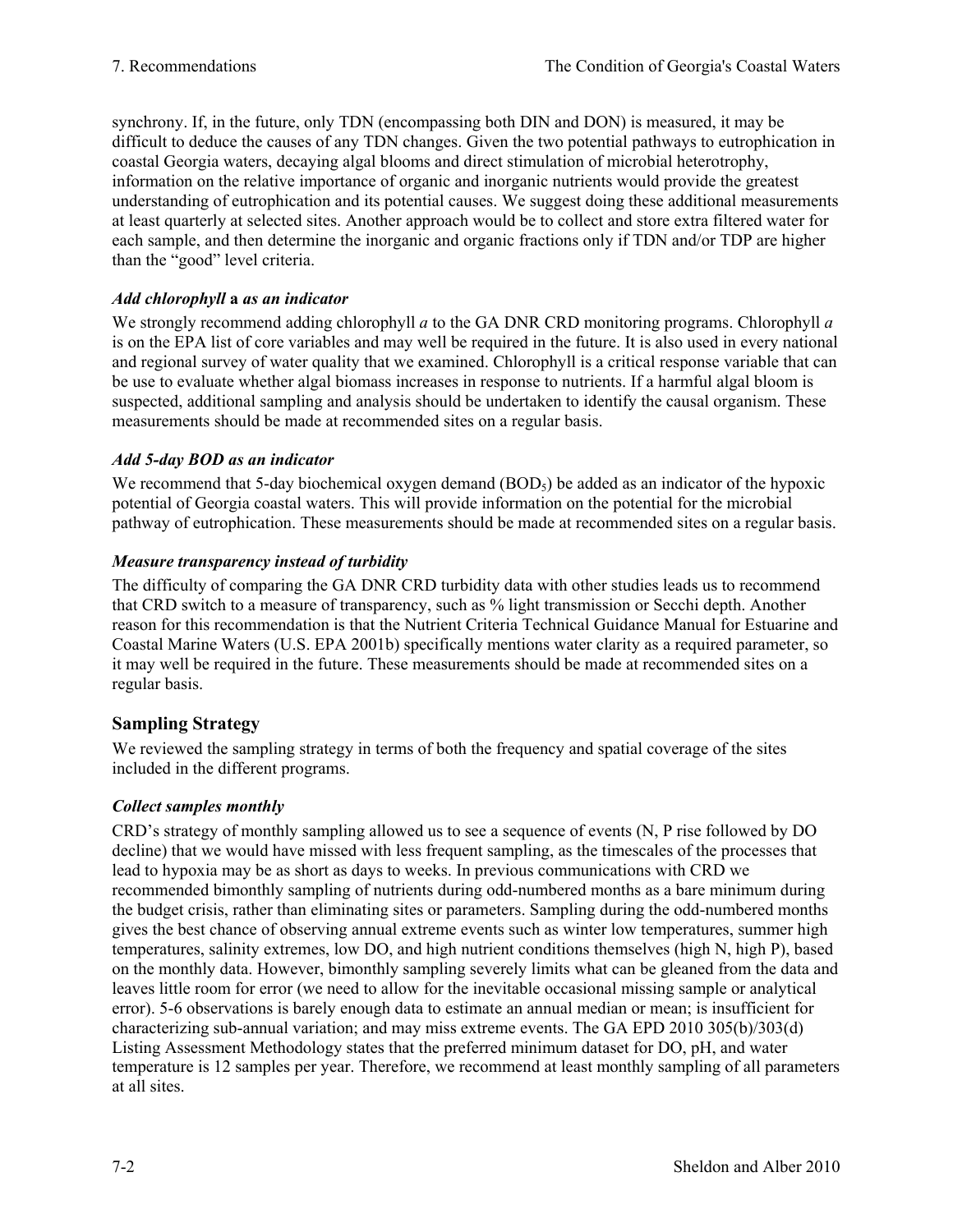#### *Continue River and Sound programs, and add sites in the lower Savannah and Satilla Rivers*

The River and Sound monitoring programs together constitute a good selection of sites that spans the salinity range in riverine estuaries and also includes sites from more lagoonal estuaries less influenced by freshwater input. However, two major east coast rivers, the Savannah and Satilla rivers, have not been included in these programs. The lower Savannah River is heavily industrialized, and sampling there could prove informative if consistent water quality problems were to emerge in the smaller estuaries to the south (although these estuaries did not stand out as problematic in this study (see the Status section)). The Satilla River has approximately twice the flow rate of the St. Marys River, has a watershed contained entirely with the State, and represents the largest source of inputs to St. Andrew Sound, yet sampling there has been extremely limited. The Georgia Rivers LMER Program found the Satilla River estuary to be a valuable system for comparison with the Altamaha River estuary because of the close proximity and yet very different characteristics of the two. If the River program were to be expanded, we suggest that the Satilla River would be a valuable addition.

#### *Continue monitoring at selected Shellfish sites*

The Shellfish sites are, by definition, located in areas where shellfish occur in large enough numbers to sustain commercial and recreational fishing. Although only fecal coliform sampling is required by FDA regulations, CRD has measured other water quality parameters at these sites. Nutrients have been analyzed at 66 Shellfish sites, but these analyses were cut back due to funding constraints starting in 2003; by December 2006 nutrients were being measured at only 30 sites. We used Wilcoxon rank sum tests to compare parameter measurements at the 36 discontinued and 30 currently sampled Shellfish nutrient sites. There were no significant differences between the two groups for temperature, DO, NH3, NO<sub>2</sub>, TDP, and pH. We did find differences ( $p<0.05$ ) in salinity, NO<sub>3</sub>, PO<sub>4</sub>, fecal coliform, and silicate, but all these differences between the medians of the two groups were at the level of the MDL or the recording precision for the parameter except for silicate. Even in this case, the small difference in silicate concentrations was due to a few outliers rather than a consistent difference. Therefore, we conclude that the Shellfish sites that are currently being monitored for nutrients do not differ from those that were discontinued. We did, however, find several instances where the relationships among parameters at Shellfish sites differed from those found at River and Sound sites (see the Correlations section), indicating that these are unique habitats that add to our understanding of water quality relationships and may require different management strategies from nearby Sound sites in order to maintain good water quality. We recommend continuing to monitor all the indicator parameters at selected Shellfish sites.

#### *Continue monitoring at Beach sites*

In addition to the requirement to monitor *Enterococcus* abundance at coastal beaches, CRD has measured salinity, specific conductance, temperature, dissolved oxygen (DO), pH, and turbidity at Beach sites. Our statistical analyses for sanitary survey reports of Tier 1 beaches (Sheldon 2009a-c) found that *Enterococcus* abundance may be influenced by freshwater input conditions at most sites and may be related to turbidity at some sites. Therefore, we recommend continued monitoring of salinity, specific conductance, temperature, and the new measure of transparency at all Beach sites to support similar analyses in the future. We found that pH and dissolved oxygen are not important explanatory variables for *Enterococcus* abundance but, as general water quality parameters, both scored fair to poor (as measured by annual minima) at some beach sites (see Section 6). This indicates that beach sites are not always flushed well enough by wave action to eliminate the threat of hypoxia. Hypoxic conditions were also documented in open waters of Long Bay, SC in 2004 (Sanger et al. in press). Therefore, we recommend monitoring all the indicator parameters at least at selected sites within each beach area. Selected sites should be those deemed to be the least well flushed, using prior dissolved oxygen (reported here) as a guide.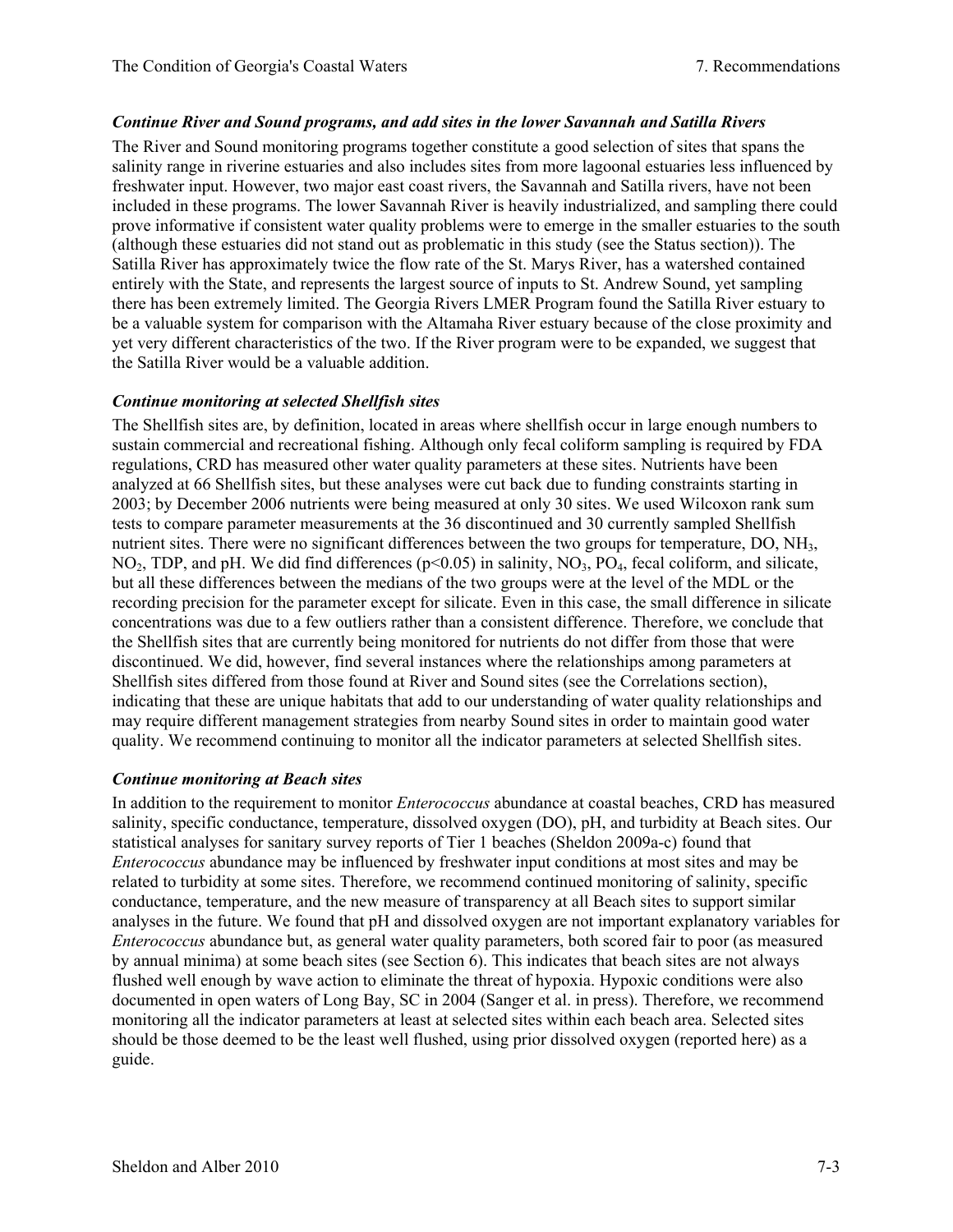## *Continue with a fixed-site sampling approach*

Probability-based stratified sampling designs (e.g. NCA, SCECAP) are designed to answer only very specifically targeted spatial questions (i.e. what percent of the state's total waters are good/fair/poor at the time of sampling?). We recommend letting NCA address that question and keeping Georgia's sampling programs focused on fixed-site sampling. We believe that the relevant questions in the near future are going to be primarily temporal in nature (i.e. are individual locations getting better/worse? Is climate change having a detectable impact?) These questions can best be addressed by minimizing spatial variability in the sampling and focusing on the sources of temporal variation in water quality. Only by having relatively high-frequency (temporal) sampling will we be able to distinguish long-term signals (e.g. climate, sea level rise) from natural variability at shorter time scales.

## *Monitor over the long-term*

There is a lot of value in a long-term data set. In this study we found many correlations between salinity and other parameters, suggesting that variability in freshwater delivery to the coastal zone may be one important driver of water quality. However, we simply need more years of data in order to be able to detect long-term trends of this type in the presence of sub-annual, annual, and interannual variability due to seasonality and climatological cycles. Sheldon and Burd (unpubl.) have found seasonal links between two large-scale climate signals, the Bermuda High Index and the El Niño/Southern Oscillation, and Altamaha River discharge, but we would need a dataset the length of several ENSO cycles (3-5 years each) to even begin to address whether such linkages exist between climate variability and coastal water quality. We recommend that monitoring continue so that we can evaluate long-term changes.

# **Quality Control**

Through our analyses, we found several inconsistencies among measured parameters and brought them to CRD's attention. We also have several suggestions regarding transitioning between labs or protocols.

## *Review protocols as necessary*

In the report we noted the poor correlation between salinity and specific conductance, and orthophosphate values that were higher than total dissolved phosphorus values. We recommend that protocols be examined and modified to correct these problems. Disagreements between the reported salinity and a salinity value calculated from the reported specific conductance that are larger than 0.1-0.4 PSU must be due to factors other than reporting precision. Procedures should be checked to see if the instrumentation is reporting incorrect values or if transcription errors might be to blame. Errors in the beach data appear to be larger than those in other programs, and there is an annual cycle in the mismatch that may indicate a problem with temperature compensation in some of the instruments. We also identified a potential explanation for the high orthophosphate relative to TDP concentrations, but CRD must determine which procedure is in error.

## *Log instrument use to aid quality control*

The poor correlation between salinity and specific conductance, as noted above, points to potential problems with field instrument calibration. In addition, individual bad data values were identified and removed from the database based on extreme values; however, we cannot know how many errors may have gone undetected because their values were within the expected range. It would help to be able to identify individual instruments and sensors that may not have been operating properly during a sampling event, so that all questionable values can be flagged for examination. Therefore, we recommend that CRD record which instrument is used at each station and provide this information for future updates to the database.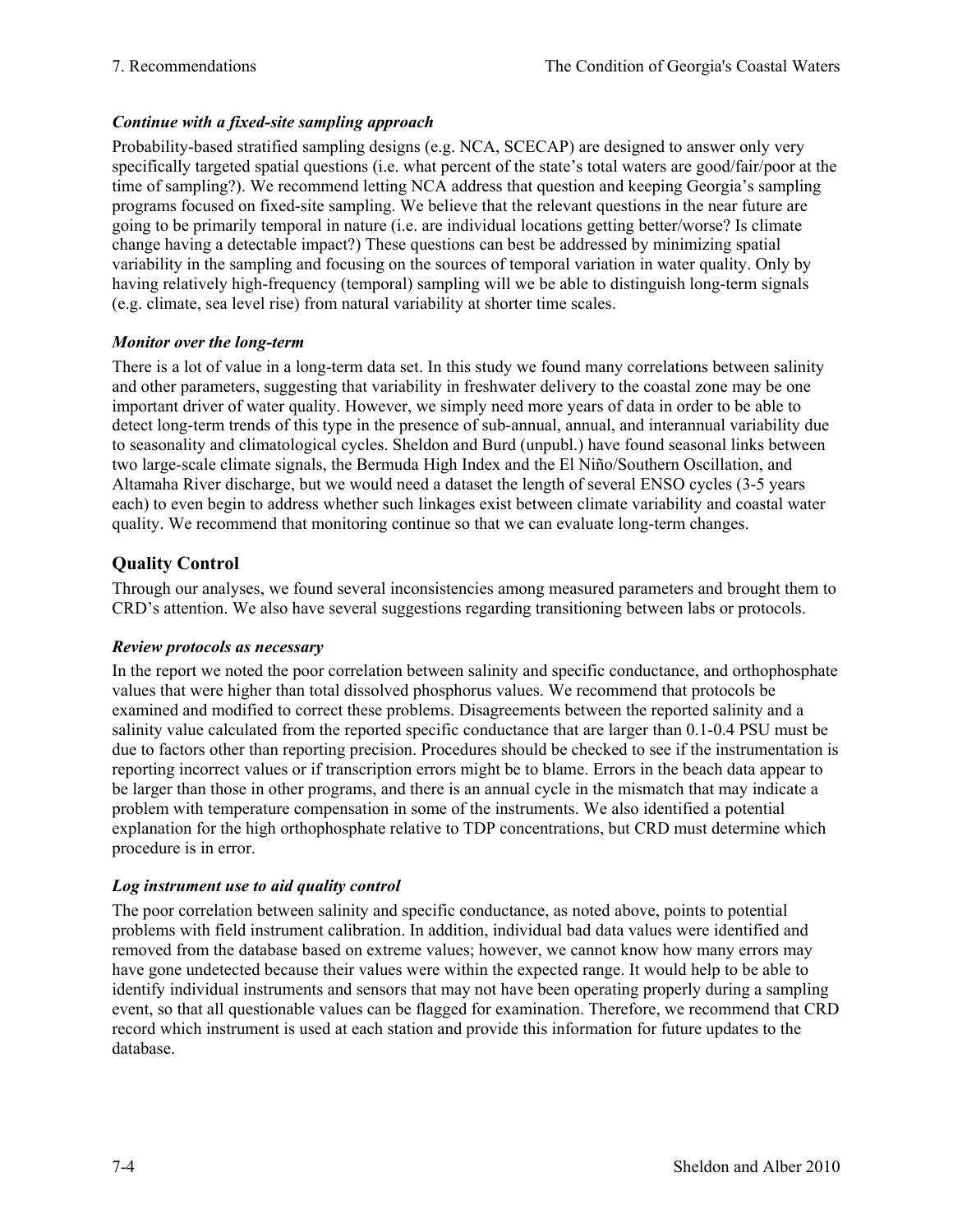## *Institute consistent procedures for missing or non-detectable data*

Another problem that we identified was the use of potentially valid data values (e.g. 0, 1) in CRD's records to indicate missing data. This practice adversely affects data analysis and can lead to erroneous conclusions. We recommend that CRD develop new data entry procedures to incorporate information on missing data and non-detects so that these values may be clearly separated from measured values. The use of the MDL or similar fixed values to represent data below a detection limit is potentially less serious but should also be avoided in the future. We would have preferred to have the actual measured values and accounted for the MDL using statistical procedures. Mixed use of the MDL and the actual measured value in the database is an inconsistent practice that should be discontinued.

## *Ensure data continuity when protocols are altered or analytical labs are changed*

The types of procedural changes that occur in long-running programs, such as changes in processing laboratories or methodology, can make it difficult to evaluate long-term trends. In this report we identified two changes in processing laboratories (fecal coliform methods and *Enterococcus* processing laboratories) that hampered our ability to analyze the data. In order to ensure comparability of data before and after such transitions, we recommend that any change in methods or laboratories include a period of overlap during which samples are processed by both the old and new protocols. The number of samples that should overlap partly depends on the system dynamics during the transition. One strategy is to use the correlations among parameters to guide the sampling plan to ensure that both low and high concentrations are processed by both labs or protocols. For example, a parameter that is related to salinity (and hence freshwater inflow) should be compared under both low and high freshwater inflow conditions. This may necessitate overlapping protocols for several months to a year, at least for selected sites, in order to establish good relationships between newer and older data. This is particularly important if the nutrient parameters are altered (as we have proposed) and/or different processing labs are used.

## *Compare turbidity with light transmission*

In keeping with the above recommendation, if CRD switches from turbidity measurements to one of light transmission (as we have suggested), then we recommend that they continue to measure nephelometric turbidity along with the new method at all sites for at least several months. This would allow the establishment of statistically significant correlations that are relevant for Georgia coastal waters (e.g. see Smith et al. 2006). It would then be possible to relate the turbidity data already in hand to clarity criteria established for other methods. If the cost of light meters is prohibitive, then we suggest borrowing one for a period of time for comparison with Secchi depths and establishment of site-specific relationships between the two.

## **Studies Needed**

We have several recommendations regarding studies that are needed in order to make better use of the data in hand and to transition to the new recommended indicator parameters. We identified several knowledge gaps that limited our ability to set indicator criteria, as well as investigations that would improve our understanding of the potentially unique pathways of eutrophication in southeast U.S. coastal waters.

## *Develop improved criteria for pH*

The pH criteria that we recommended are based on deviations from established normal pH/salinity relationships using literature surveys of the pH change tolerances of major taxonomic groups. These criteria could be improved in two ways. First, reference waters of each estuarine type should be identified, making sure that the locations chosen are not influenced by effluents. These reference sites should span the range of salinity to ensure that the pH/salinity relationships can be established with statistical confidence. Second, the effects of pH and changes in pH on estuarine organisms should be investigated in